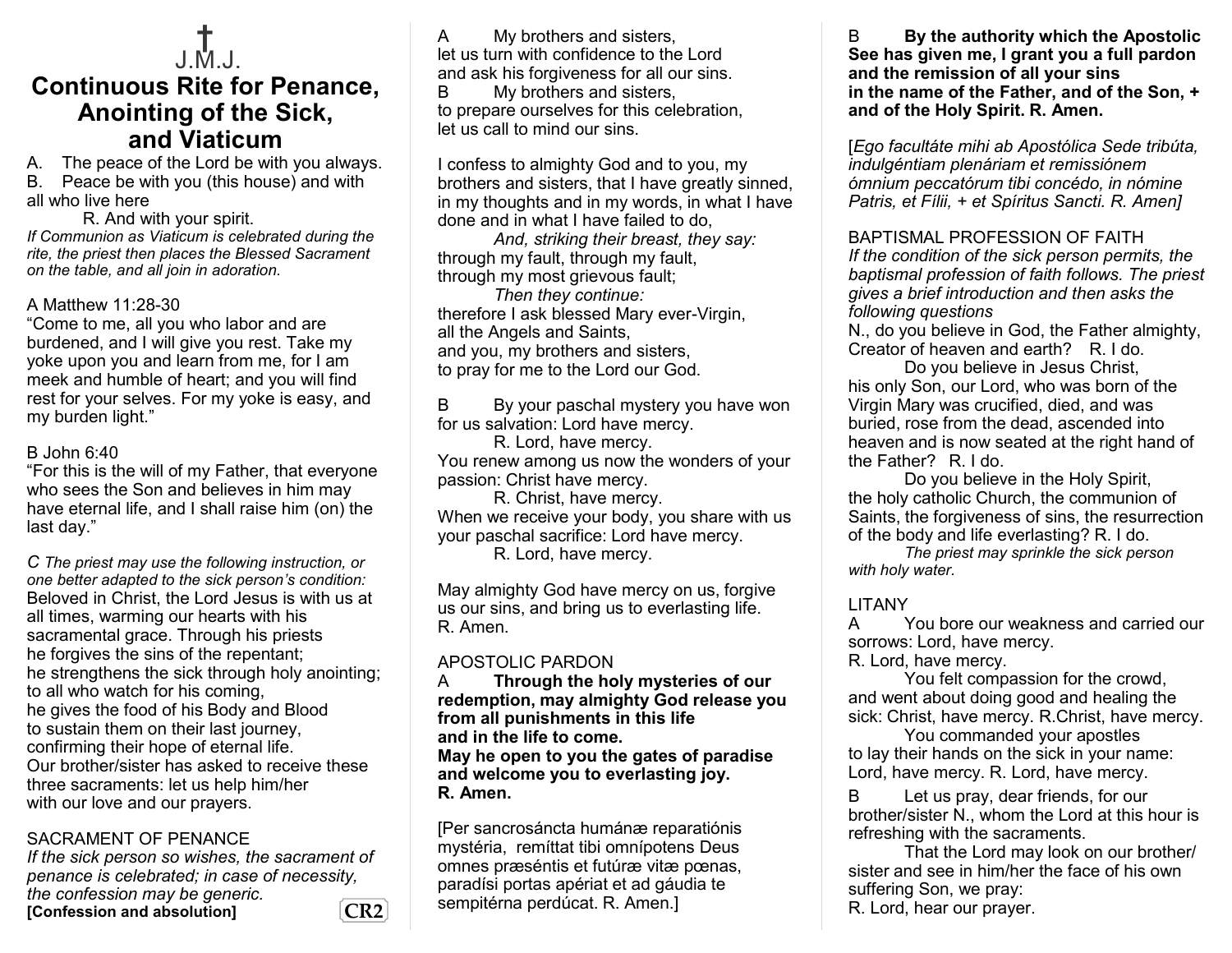That the Lord may help N. in this moment of trial, we pray: R. Lord, hear our prayer.

That the Lord may watch over N., and keep him/her ever in his love, we pray: R. Lord, hear our prayer.

That the Lord may give N. strength and peace, we pray: R. Lord, hear our prayer.

### LITURGY OF ANOINTING

*In silence, the priest then lays his hands on the head of the sick person. [moral contact sufficient]*

#### THANKSGIVING OVER BLESSED OIL

*In place of the thanksgiving over the oil, the priest may give an instruction. (PCOS, #41)* Praise to you, God, the almighty Father. You sent your Son to live among us

and bring us salvation.

R. Blessed be God who heals us in Christ. Praise to you, God the only-begotten Son. You humbled yourself to share in our humanity and you heal our infirmities,

R. Blessed be God who heals us in Christ. Praise to you God, the Holy Spirit, the Consoler. Your unfailing power gives us strength in our bodily weakness. R. Blessed be God who heals us in Christ. God of mercy, ease the sufferings and comfort

the weakness of your servant, N., whom the Church anoints with this holy oil. We ask this through Christ our Lord. R. Amen.

### Or: BLESSING OF OIL

Bless, + Lord, your gift of oil and our brother/sister N. that it may bring him/her relief.

[*Bénedic, + Dómine, hanc Ólei creatúram et ipsum étiam infírmum (ipsam étiam infírmam)qui (quæ) hoc leniménto perúngitur.*]

### ANOINTING

**Through this holy anointing may the Lord in his love and mercy help you with the grace of the Holy Spirit. R. Amen.**

**May the Lord who frees you from sin save you and raise you up. R. Amen.**

#### PRAYER AFTER ANOINTING

A Lord Jesus Christ, Redeemer of the world, you have shouldered the burden of our weakness and borne our sufferings in your own passion and death.

Hear this prayer for our sick brother/sister N. whom you have redeemed.

Strengthen his/her hope of salvation and sustain him/her in body and soul, for you live and reign for ever and ever. R. Amen.

B *In advanced age*

God of mercy, look kindly on your servant who has grown weak under the burden of years. In this holy anointing he/she asks for healing in body and soul. Fill him/her with the strength of your Holy Spirit. Keep him/her firm in faith and serene in hope, so that he/she may give us all an example of patience and joyfully witness to the power of your love. We ask this through Christ our Lord. R. Amen.

### LITURGY OF VIATICUM

A Jesus taught us to call God our Father, and so we have the courage to say: B And now let us pray with confidence as Christ our Lord commanded: Our Father ...

*The priest genuflects, takes the Eucharistic Bread, raises it slightly and facing those present says:*

A Jesus Christ is the food for our journey; he calls us to the heavenly table.

B. Behold the Lamb of God, behold him who takes away the sins of the world. Blessed are those called to the supper of the Lamb.

R: Lord, I am not worthy that you should enter under my roof, but only say the word and my soul shall be healed. The Body of Christ. R. Amen.

#### **May the Lord Jesus Christ protect you and lead you to eternal life. R. Amen.**

**[***Ipse te custódiat et perdúcat in vitam ætérnam. R. Amen.***]**

#### PRAYER AFTER COMMUNION Let us pray

A Father, your Son, Jesus Christ, is our way, our truth, and our life. Look with compassion on your servant N. who has trusted in your promises.

You have refreshed him/her with the Body and Blood of your Son: May he/she enter your kingdom in peace. We ask this through Christ our Lord.R. Amen.

B God of peace you offer eternal healing to those who believe in you; you have refreshed your servant N. with food and drink from heaven: lead him/her safely into the kingdom of light. We ask this through Christ our Lord. R. Amen.

# BLESSING

*If however, any of the Blessed Sacrament remains, he may bless the sick person by making the sign of the cross with the Blessed Sacrament, in silence.* 

A May the Lord be with you to protect you. R. Amen.

May he guide you and give you strength. R. Amen.

May he watch over you, keep you in his care, and bless you with his peace.R. Amen. May almighty God bless you, the Father, and the Son, + and the Holy Spirit. R. Amen.

**[***Dóminus Iesus Christus apud te sit ut te deféndat. R. Amen.*

*Ante te sit ut te dedúcat, post te sit ut te múniat. R. Amen.*

*Te respíciat, te consérvet atque te benedícat. R. Amen.*

*Et vos omnes, qui hic simul adéstis, benedícat omnípotens Deus, Pater, et Fílius, + et Spíritus Sanctus. R. Amen.*]

B. May the blessing of almighty God, the Father, and the Son, + and the Holy Spirit, come upon you and remain with you for ever. R. Amen.

[*Benedíctio Dei omnipoténtis, Patris + et Fílii et Spíritus Sancti, descéndat super vos, et máneat semper. R. Amen*.]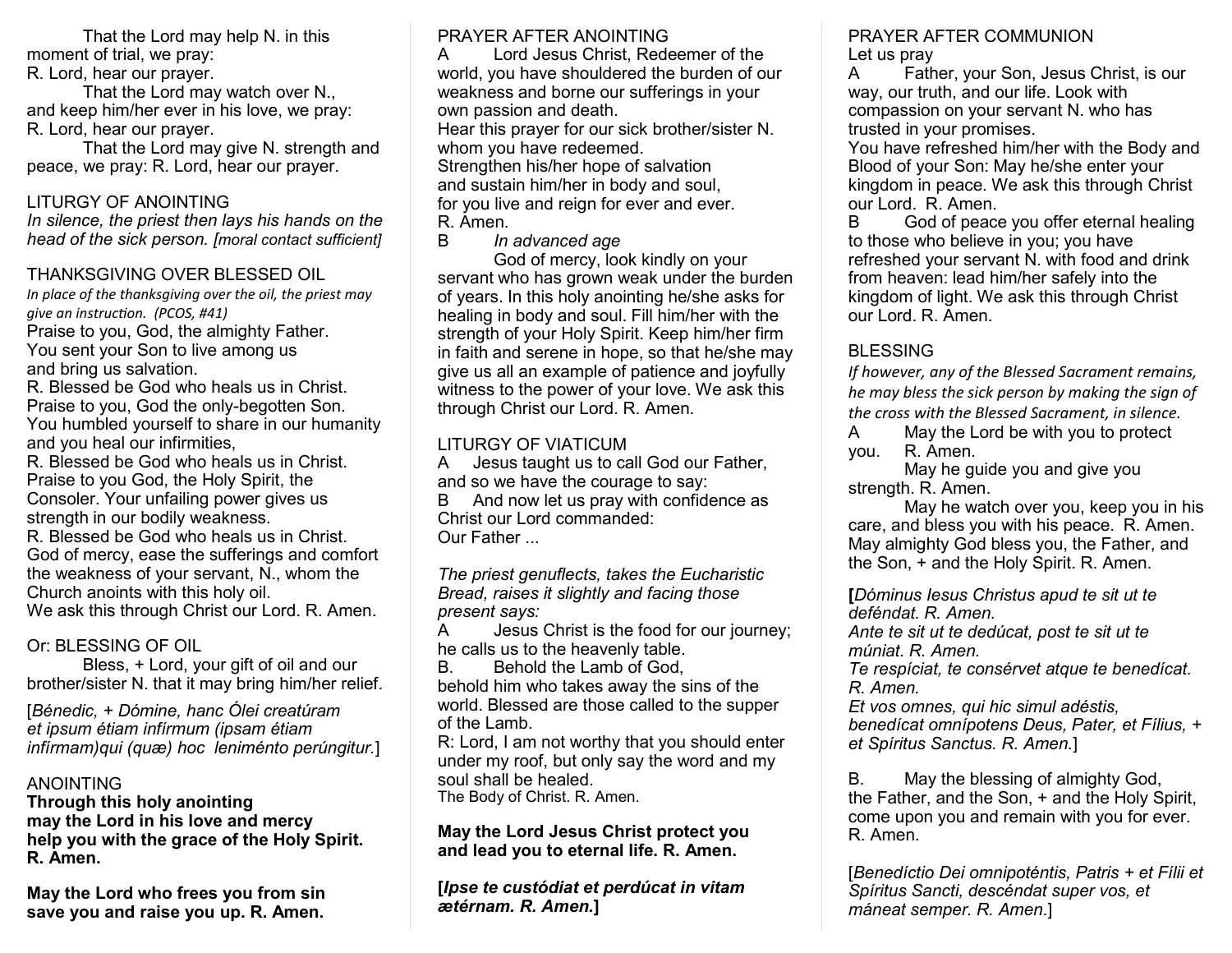# **†** J.M.J. **Commendation for the Dying**

*One or more of the following short texts may be recited with the dying person. If necessary, they may be softly repeated two or three times.*

- Romans 8:35 Who can separate us from the love of Christ?
- Romans 14:8 Whether we live or die, we are the Lord's.
- 2 Corinthians 5:1 We have an everlasting home in heaven.
- 1 Thessalonians 4:17 We shall be with the Lord for ever.
- 1 John 3:2 We shall see God as he really is
- 1 John 3:14 We have passed from death to life because we love one another
- Psalm 25:1 To you, Lord, I lift up my soul
- Psalm 27:1 The Lord is my light and my salvation
- Psalm 27:13 I believe that I shall see the goodness of the Lord in the land of the living.

Psalm 42:3 My soul thirsts for the living God

- Psalm 23:4 Though I walk in the valley of the shadow of death, I will fear no evil for you are with me
- Matthew 25:34 Come, blessed of my Father, says the Lord Jesus, and take possession of the kingdom prepared for you.
- Luke 23:43 The Lord Jesus says, today you will be with me in paradise.
- John 14:2 In my Father's home, there are many dwelling places, says the Lord Jesus.
- John 14:2-3 The Lord Jesus says, I go to prepare a place for you, and I will come again to take you to myself.
- John 17:24 I desire that where I am, they also may be with me, says the Lord Jesus.
- John 6:40 Everyone who believes in the Son has eternal life. **CD2**

Psalm 31:5a Into your hands, Lord, I commend my spirit.

# Luke 23:44-49

It was now about noon and darkness came over the whole land until three in the afternoon because of an eclipse of the sun. Then the veil of the temple was torn down the middle. Jesus cried out in a loud voice, "Father, into your hands I commend my spirit"; and when he had said this he breathed his last. The centurion who witnessed what had happened glorified God and said, "This man was innocent beyond doubt." When all the people who had gathered for this spectacle saw what had happened, they returned home beating their breasts; but all his acquaintances stood at a distance, including the women who had followed him from Galilee and saw these events.

# **Litany of the Saints**

Lord, have mercy. *Lord, have mercy.*  Christ, have mercy. *Christ, have mercy.*  Lord, have mercy. *Lord, have mercy.* 

Holy Mary, Mother of God, *pray for him/her*  Holy angels of God, *pray for him/her*  Abraham, our father in faith, *pray for him/her*  David, leader of God's people, *pray for him/her* All holy patriarchs and prophets,

*pray for him/her*  Saint John the Baptist, *pray for him/her*  Saint Joseph, *pray for him/her*  Saint Peter and Saint Paul, *pray for him/her*  Saint Andrew, *pray for him/her*  Saint John, *pray for him/her*  Saint Mary Magdalene, *pray for him/her*  Saint Stephen, *pray for him/her*  Saint Ignatius, *pray for him/her*  Saint Lawrence, *pray for him/her*  Saint Perpetua and Saint Felicity, *pray for him/her*  Saint Agnes, *pray for him/her*  Saint Gregory, *pray for him/her* 

Saint Augustine, *pray for him/her*  Saint Athanasius, *pray for him/her*  Saint Basil, *pray for him/her*  Saint Martin, *pray for him/her*  Saint Benedict, *pray for him/her*  Saint Francis and Saint Dominic, *pray for him/her*  Saint Francis Xavier, *pray for him/her*  Saint John Vianney, *pray for him/her*  Saint Catherine, *pray for him/her*  Saint Teresa, *pray for him/her*  All holy men and women, *pray for him/her* 

Lord, be merciful, *Lord, save your people.*  From all evil, *Lord, save your people.*  From every sin, *Lord, save your people.*  From Satan's power, *Lord, save your people.*  At the moment of death, From everlasting death, On the day of judgment, By your coming as man, By your suffering and cross, By your death and rising to new life, By your return in glory to the Father, By your gift of the Holy Spirit, By your coming again in glory,

*Lord, save your people.*  Lord, save your people

Be merciful to us sinners, *Lord, hear our prayer.*  Bring N. to eternal life, first promised to him/her in baptism, *Lord, hear our prayer.*  Raise N. on the last day, for he/she has eaten the Bread of Life, *Lord, hear our prayer.*  Let N. share in your glory, for he/she has shared in your suffering and death, *Lord, hear our prayer.*  Jesus, Son of the Living God,

*Lord, hear our prayer.* 

Christ, hear us. *Christ, hear us.*  Lord Jesus, hear our prayer. *Lord Jesus, hear our prayer.*